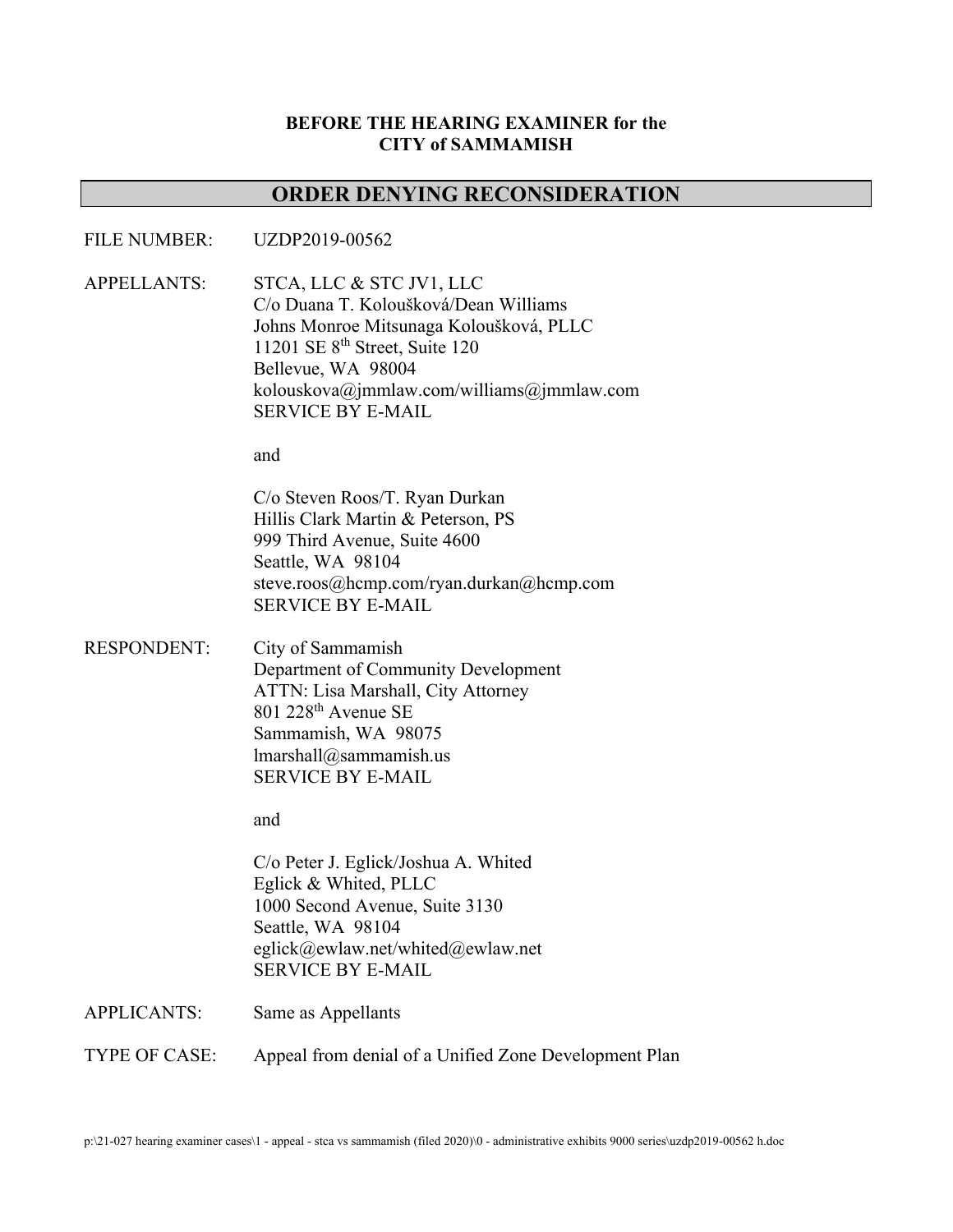ORDER DENYING RECONSIDERATION RE: UZDP2019-00562 (STCA v. Department of Community Development) September 29, 2021 Page 2 of 3

**WHEREAS**, on August 30, 2021, the City of Sammamish Hearing Examiner ("Examiner") issued a Decision in the above-entitled matter; and

**WHEREAS**, on September 9, 2021, Respondent Department of Community Development filed a timely Motion for Reconsideration (the "Motion"); and

**WHEREAS**, on September 10, 2021, the Examiner issued an Order inviting Parties of Record to submit written comments on the Motion by close of business on Friday, September 24, 2021, and

**WHEREAS**, the Examiner has assigned exhibit numbers for identification to those documents generated through the above-described process:

| Exhibit 9094: | Decision in UZDP2019-00562, issued August 31, 2021                            |
|---------------|-------------------------------------------------------------------------------|
| Exhibit 9095: | City of Sammamish's Motion for Reconsideration, filed September 9, 2021       |
| Exhibit 9096: | Order Accepting a Request for Reconsideration and Inviting Comments, issued   |
|               | September 10, 2019                                                            |
| Exhibit 9097: | Mar Ka, comment e-mail, filed September 20, 2021                              |
| Exhibit 9098: | Karen Herring, comment e-mail, filed September 22, 2021                       |
| Exhibit 9099: | Catherine Freudenberg, comment e-mail, filed September 23, 2021               |
| Exhibit 9100: | Masha Yana, comment e-mail, filed September 24, 2021                          |
| Exhibit 9101: | Aaron Laing on behalf of TRF Pacific, comment e-mail, filed September 24,     |
|               | 2021                                                                          |
| Exhibit 9102: | Paul Stickney, comment e-mail, filed September 24, 2021, with Attachments A - |
|               | D to be cited as Exhibits $9102.1 - 9102.4$                                   |
| Exhibit 9103: | Sam Vatslov, comment e-mail, filed September 24, 2021                         |
| Exhibit 9104: | Mary Doerrer, comment e-mail, filed September 24, 2021                        |
| Exhibit 9105  | Appellants' Response to Motion for Reconsideration, filed September 24, 2021  |

### ;and

**WHEREAS**, the Examiner has carefully read the Motion, Appellants' Response, and all the timely filed comments; and

**WHEREAS**, in preparing the Decision the Examiner was very careful to not imbue it with his personal opinions on anything except procedural and substantive requirements of the code and applicable policies. STCA's appeal asked the Examiner to "direct" Community Development to take certain actions. (Exhibit 9002, PDF 20; see also Exhibit 1034, PDF 2) The Examiner declined that request. (Exhibit 9094, PDF 88, Conclusion of Law 19.1.14) The Motion essentially asks the Examiner to direct the future course of events by declaring that Community Development may take certain positions. The Examiner declines that request as well. As the Examiner said in Conclusions of Law 12.2.6 and 19.1.14, "The Examiner is not the project designer." (Exhibit 9094, PDF 73 & 88); and